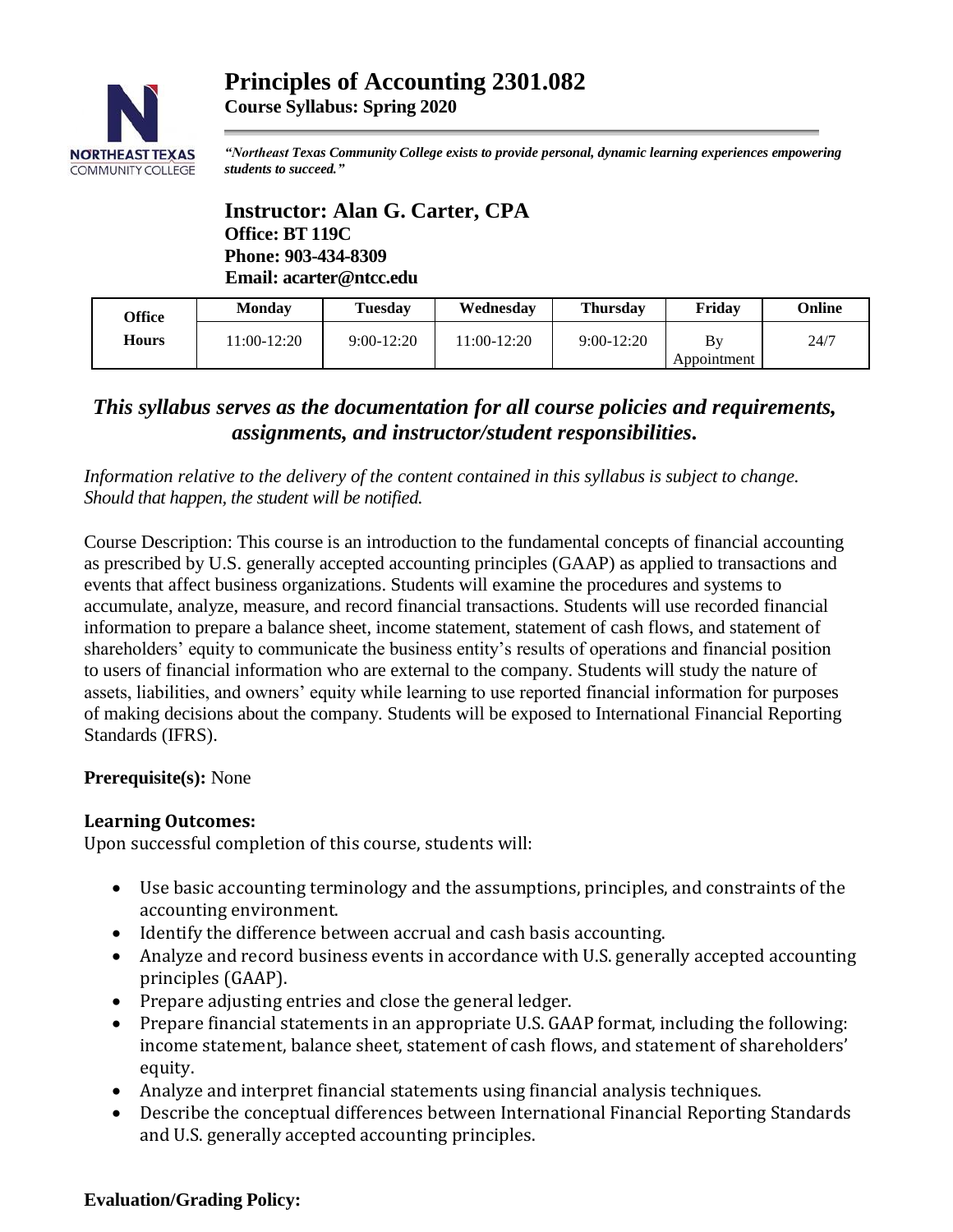**Mid-Term Exam.........200 pts. Final exam...................200 pts. Homework Problems....60 pts. Discussions.....................50 pts. Course Project.............100 pts. All of the above requirements will be graded the day following the due date, and all grades will be reported immediately to the students.** 

**Required Instructional Materials: Financial and Managerial Accounting, by Wild, 7th ed.**

**Publisher: McGraw-Hill ISBN #: 978-1-259-72670-5**

**Optional Instructional Materials: Students are encouraged to read other current periodicals that give insight to the business world.**

**Minimum Technology Requirements: None**

**Required Computer Literacy Skills**: **None**

**Course Structure and Overview: Students will be required to submit in a timely manner all exams, homework problems, discussion boards, and the course project.**

**Communications: The instructor will reply to student requests within 24 hours via NTCC email which is the official form of communication used by the college.** 

**Institutional/Course Policy: All students must abide by the institutional policies as presented in the NTCC Student Handbook.**

## **NTCC Academic Honesty/Ethics Statement:**

NTCC upholds the highest standards of academic integrity. The college expects all students to engage in their academic pursuits in an honest manner that is beyond reproach using their intellect and resources designated as allowable by the course instructor. Students are responsible for addressing questions about allowable resources with the course instructor. Academic dishonesty such as cheating, plagiarism, and collusion is unacceptable and may result in disciplinary action. This course will follow the NTCC Academic Honesty and Academic Ethics policies stated in the Student Handbook. Refer to the student handbook for more information on these subjects.

#### **ADA Statement:**

It is the policy of NTCC to provide reasonable accommodations for qualified individuals who are students with disabilities. This College will adhere to all applicable federal, state, and local laws, regulations, and guidelines with respect to providing reasonable accommodations as required to afford equal educational opportunity. It is the student's responsibility to request accommodations. An appointment can be made with the Academic Advisor/Coordinator of Special Populations located in Student Services and can be reached at 903-434-8264. For more information and to obtain a copy of the Request for Accommodations, please refer to the special populations page on the NTCC websit[e.](http://www.ntcc.edu/index.php?module=Pagesetter&func=viewpub&tid=111&pid=1) 

## **Family Educational Rights and Privacy Act (FERPA)**:

The Family Educational Rights and Privacy Act (FERPA) is a federal law that protects the privacy of student education records. The law applies to all schools that receive funds under an applicable program